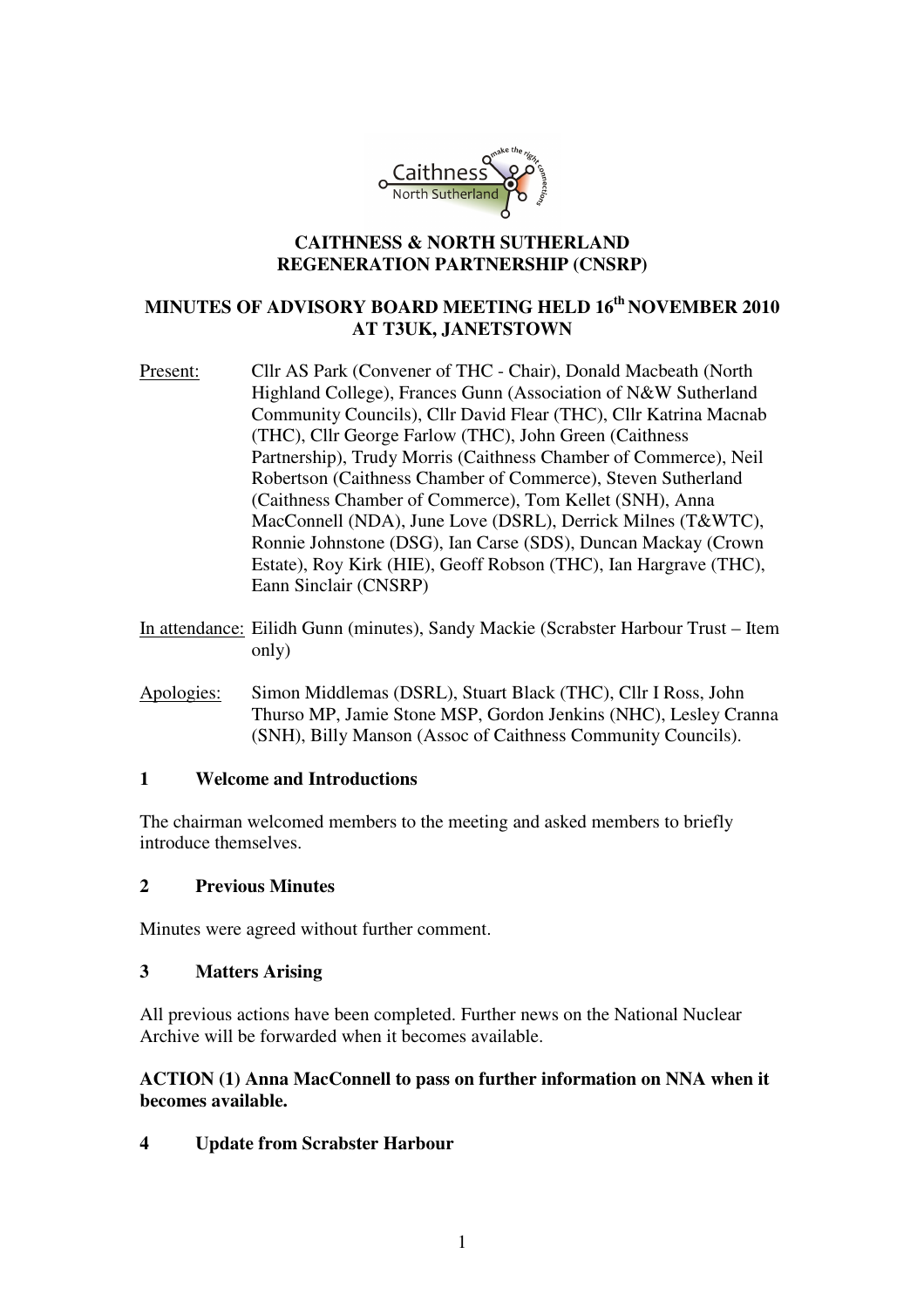Sandy Mackie, who has recently returned to Scrabster Harbour Trust, gave a presentation on the current status of Scrabster's phased development plans both for the harbour and the industrial park. Phase 1 should be fully complete by autumn 2012, before the marine energy industry anticipates deployment in 2013.

In answering questions from the floor Sandy made further comment:

- A wave study is underway to better understand the impact the developments may have on dredging requirements.
- Scrabster is not in competition with any areas. Currently none of the ports around the Pentland Firth have the required facilities for the marine energy industry.
- There will be short term economic benefits during construction.

### **5 Presentation on "Invest Caithness"**

Trudy Morris gave a presentation on the new "Invest Caithness" initiative. Funding has been provided by HIE and NDA. The initiative intends to provide Caithness with an identity to help raise awareness and encourage investment. There was an Invest Caithness presence at Renewable UK with leads to follow and there will be a presence at Scottish Renewables Conference in Inverness on 24<sup>th</sup> November, as well as at Visit Scotland Expo and All Energy next year.

Various plans are being floated such as using the John O'Groats name to raise awareness of Wick airport. The website – www.investcaithness.com - will be developed to be a fully inclusive functional tool offering information to potential investors as well as links to other initiatives such as Skills Transition and Scrabster Industrial Park.

### **ACTION (2) Chairman to make THC press team aware of Scrabster/ Invest Caithness stories.**

### **6 Programme Manager Update**

Eann Sinclair provided an update on the CNSRP programme and highlighted key points within the most recent report which was tabled.

The draft "Caithness & North Sutherland Action Plan 2011-2014" was discussed. It was welcomed by members, and recommended for approval by the Executive Board. However it was felt that ongoing reporting and monitoring would be helped by a programme of activities. ES agreed on the need for accurate and timely reporting, and therefore agreed to come back to members with a draft programme.

# • **ACTION (3) Eann to consider how the programme might be presented to the AB.**

# **7 Inward Investment Update**

Crown Estate Pentland Firth community engagement event brought 400 visitors to meet the Round 1 developers. A very successful event, and HIE met with most of the developers during their time in the area.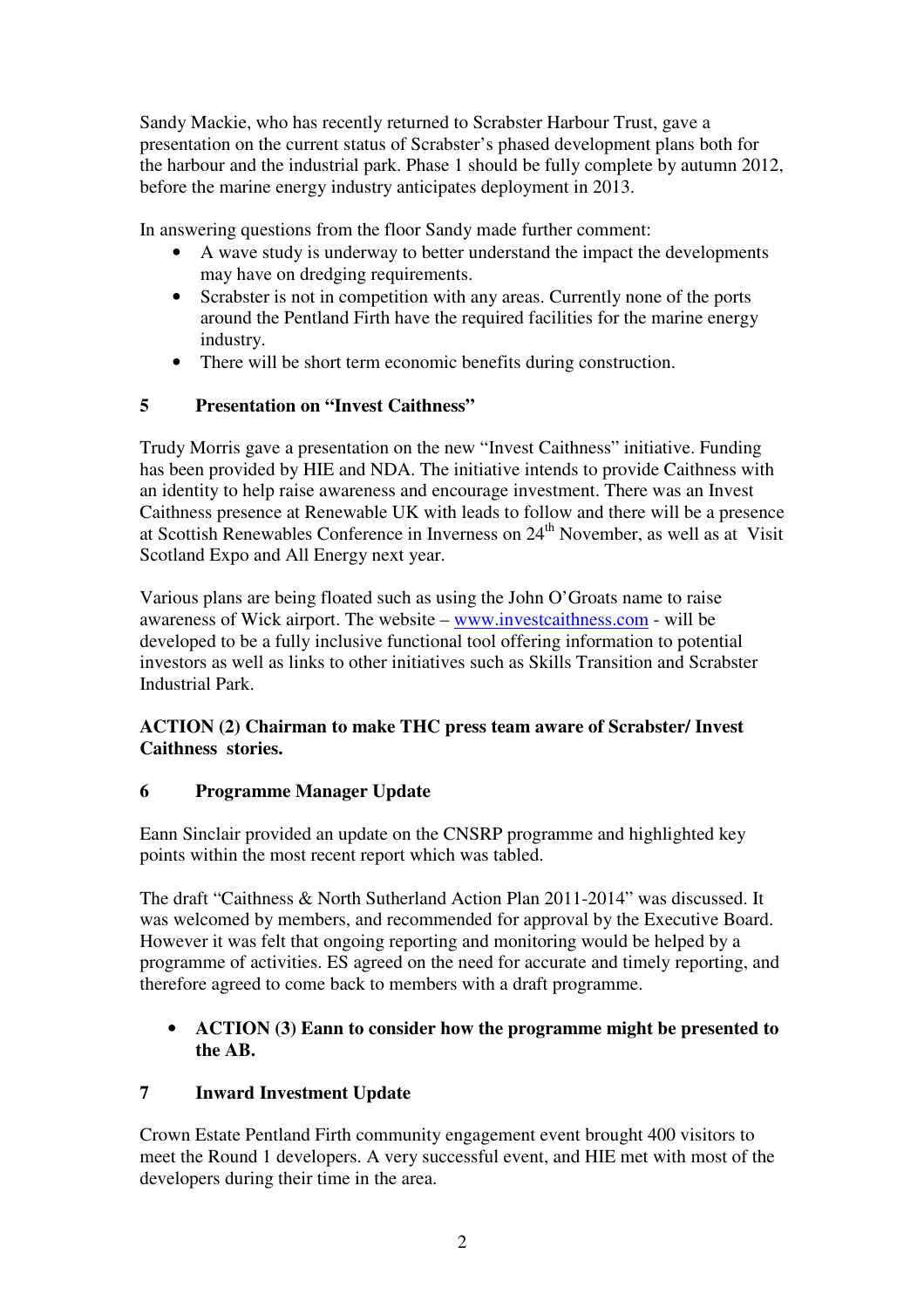HIE has commissioned four pieces of research to find leads in oil and gas, electrical marine work, data centres and pharmaceutical production. These will report back in two to three months. Further pieces of research will be commissioned around small contact centres, home working and relocation of public sector jobs.

HIE are currently working with seven leads from previous pieces of research. The IFMIF opportunity is still ongoing.

### **8 Member Updates**

HIE

- Announcement of £35million project bringing super fast broadband to the Highlands and Islands.
- SR Marine conference next week in Inverness offers opportunity for local supply chain to engage with industry. Note that if local supply chain is not successful in securing tenders the next best thing would be to encourage supply chain from elsewhere to invest in Caithness rather that work remotely.

### DSRL

- Lifetime plan will be presented to next DSG meeting in December and staffing profiles will be available after this.
- Planned reduction in DSRL posts this year has been met without redundancies.

### Federation of N&W Sutherland Community Councils

Note that the strategic LEADER group is very supportive of John O'Groats and its importance to the Highlands.

Thurso & Wick Trades Council

- Meeting due with bidders for the Dounreay PBO, will report back on issues discussed.
- Raised Scrabster and Berriedale with the transport minister who is very supportive.
- Dunbar hospital views/concerns. A video can be viewed on You Tube or STUC website.

Caithness Partnership

- Now completed first year of programme. Caithness Partnership is funded through LEADER and Highland Council.
- Involvement with Thurso Harbour funding package.
- Involvement with Thrumster Outdoor funding package.

Caithness Chamber of Commerce

- Will exhibit at SRF next week alongside ABSL and Scrabster Harbour. Can see opportunities in the technology neutral Pentland Firth Seabed leases such as SSE and Eon.
- Town Centre Strategy funding has secured from LEADER and NDA. Will now recruit Town Centre Strategy Officer.
- Note success of Mod in Caithness.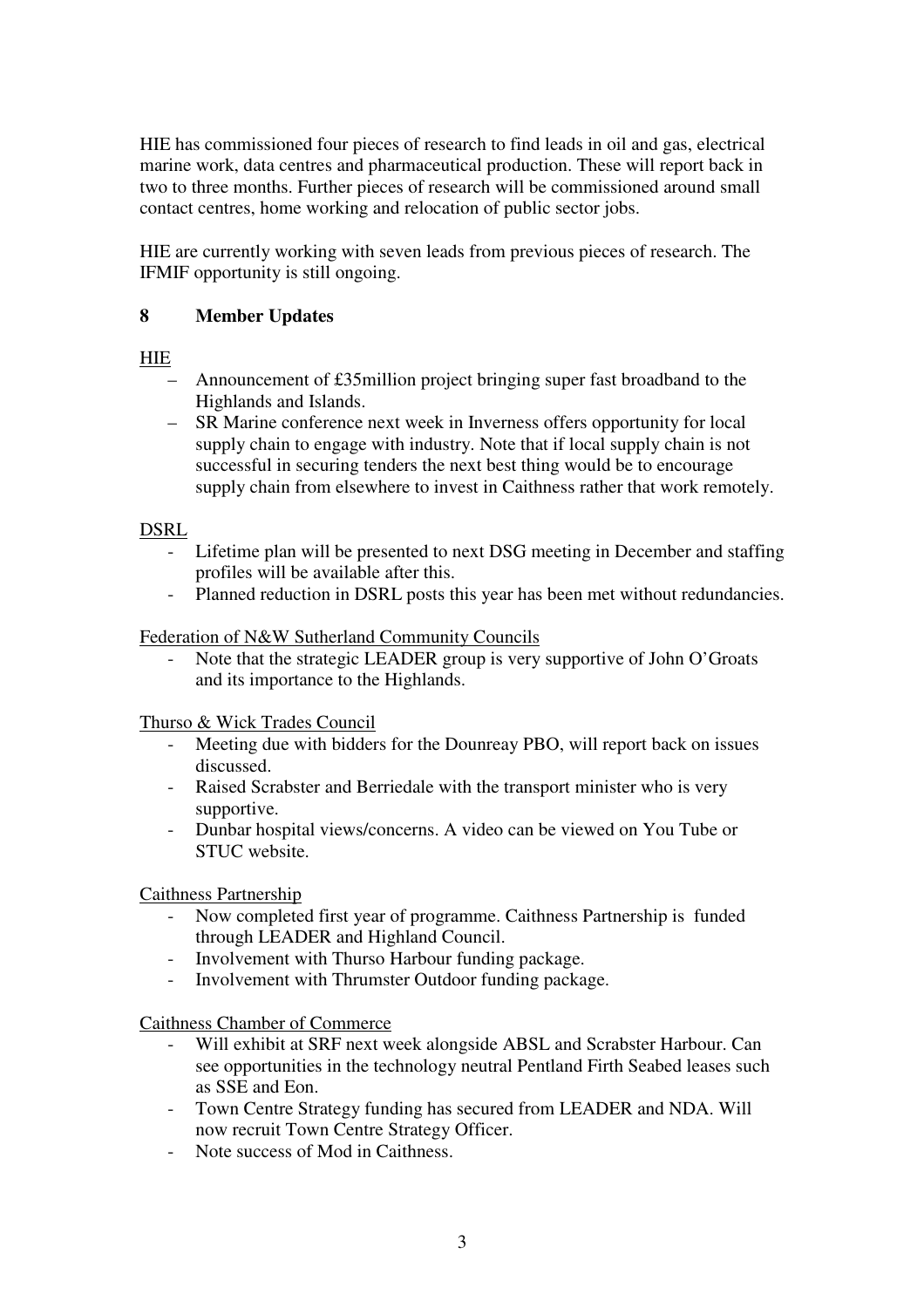- Workforce transition plan: awaiting funding letters from SDS and DSRL. Ian carse agreed to follow this up within SDS. **ACTION (4) Ian Carse - Check progress of Caithness Chamber funding letter.** 

#### **SNH**

- Working closely with Scrabster Harbour
- Good reception at Crown Estate community engagement days
- SNH soon to undertake structural change which will see merger between Caithness, Orkney and Shetland.

#### NDA

- Note recent comment from Jon Philips, NDA director, impressed by NHRF model during his attendance at NHRF AGM, and the work of Neil Robertson and his colleagues. Neil Robertson said that NHRF job projections are going up and down. Construction sector has been hard hit while business services continues to grow
- Senior personnel from each bidding consortium for the PBO Competition will be meeting on 16/17 November with stakeholders as part of ongoing discussions.
- Low level waste fund meeting today.
- Discussions with DSRL re socio economic benefit which does not involve grant aid eg community benefit within contracts.

#### North Highland College

- Construction of CfEE due to finish this month and be in use by students by end of January.
- Energy Skills Centre construction of steel frame in place, working to plan and within budget.
- New full time programme for age 16-24 'access to college' in partnership with PPP has 16 enrolled.
- Another programme focused on training for trades contains two national progression awards and has 16 students enrolled.
- Full time numbers have increased overall. Biggest growth area is engineering.
- Curriculum development should be enhanced with recruitment of an Enterprise Co-ordinator.
- Consultation with developers to tap into their skills and research base. Eg Scottish Power Renewables were suggested by Highland Council to seek out talks with North Highland College.

### Highland Council

- John O'Groats planning was granted last week.
- Note important development of Ackergill Tower as it is under new management with plans for buildings and site.
- Highland wide development plan responses being collated, should be in use by Oct 2011.
- Onshore wind development strategy out to consultation in early 2011.
- Business Gateway has had a successful first year.BG also supports existing businesses as well as start ups.

#### Crown Estate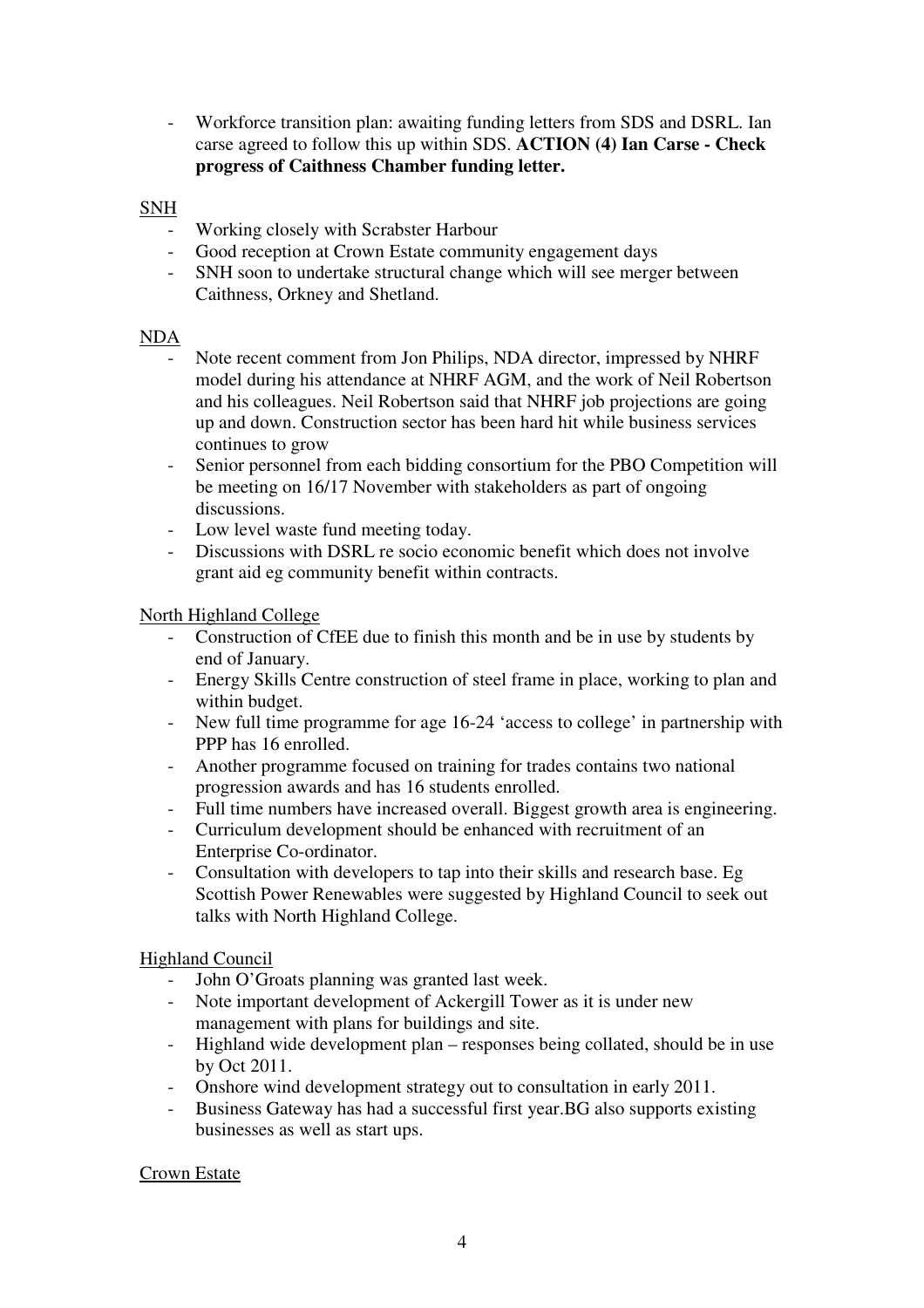- Inner Sound has been leased to MeyGen and at 400W is double the size of any other.
- Note that the proposed  $\pounds$ 1.6 billion spend in the Pentland Firth area did not even reach the front page of the John O'Groat Journal.
- SSE have applied for a 450MW grid connection, another application has also been lodged. This has the added benefit of de-risking other projects.
- Grid enhancement work will provide jobs, SSE are recruiting.
- Build out story which has been complied with help from developers will be presented at SR Marine Conference in Inverness.
- Pleased with the success of the Pentland Firth community engagement event brought 700 visitors to meet the developers in Thurso and Orkney. This was the first time all the investing companies have been brought together under one roof.

Dounreay Stakeholder Group

- £3/4 million investment of West Church almost complete and almost all has been procured locally.
- Thurso Rotary Club are working with Thurso Town Improvement and spending approx £5000 putting on a 'da doonie' day with a Viking Galley burning at the riverside and concerts. Has had some difficulty in getting press coverage.

# **9 Any other Business:**

A question was raised over what was being done to retain the skilled ROK workers and in general when these situations arise what assistance can be offered. Ian Carse explained that the Partnership Action for Continuing Employment (PACE) is the Scottish Government's national strategic partnership framework for responding to redundancy situations and is co-ordinated by Skills Development Scotland. PACE cannot intervene until the company or its administrators either seeks help or announces redundancy. Other opportunities are open, through Business Gateway or through the scheme open to employers offering £75 per week to re-employ an apprentice. Several members felt that these did not seem to be well publicised at present. Trudy Morris suggested that if the Chamber was provided with the relevant information it could be circulated more immediately if similar situations arose in the future.

• **ACTION (5) Ian Carse - Circulate apprentice subsidy information for situations such as ROK.** *(Ian Carse has subsequently circulated information – and suggested the links below for information:* 

*Flexible Training Opportunity* 

*Leaflet link towards bottom of page http://www.skillsdevelopmentscotland.co.uk/ourservices/services-for-employers/encourage-employees-to-develop-new-skills.aspx*

*Employer Recruitment Incentive* 

*http://www.skillsdevelopmentscotland.co.uk/our-services/services-foremployers/engage-in-industry-recognised-training/employer-recruitmentincentive.aspx*